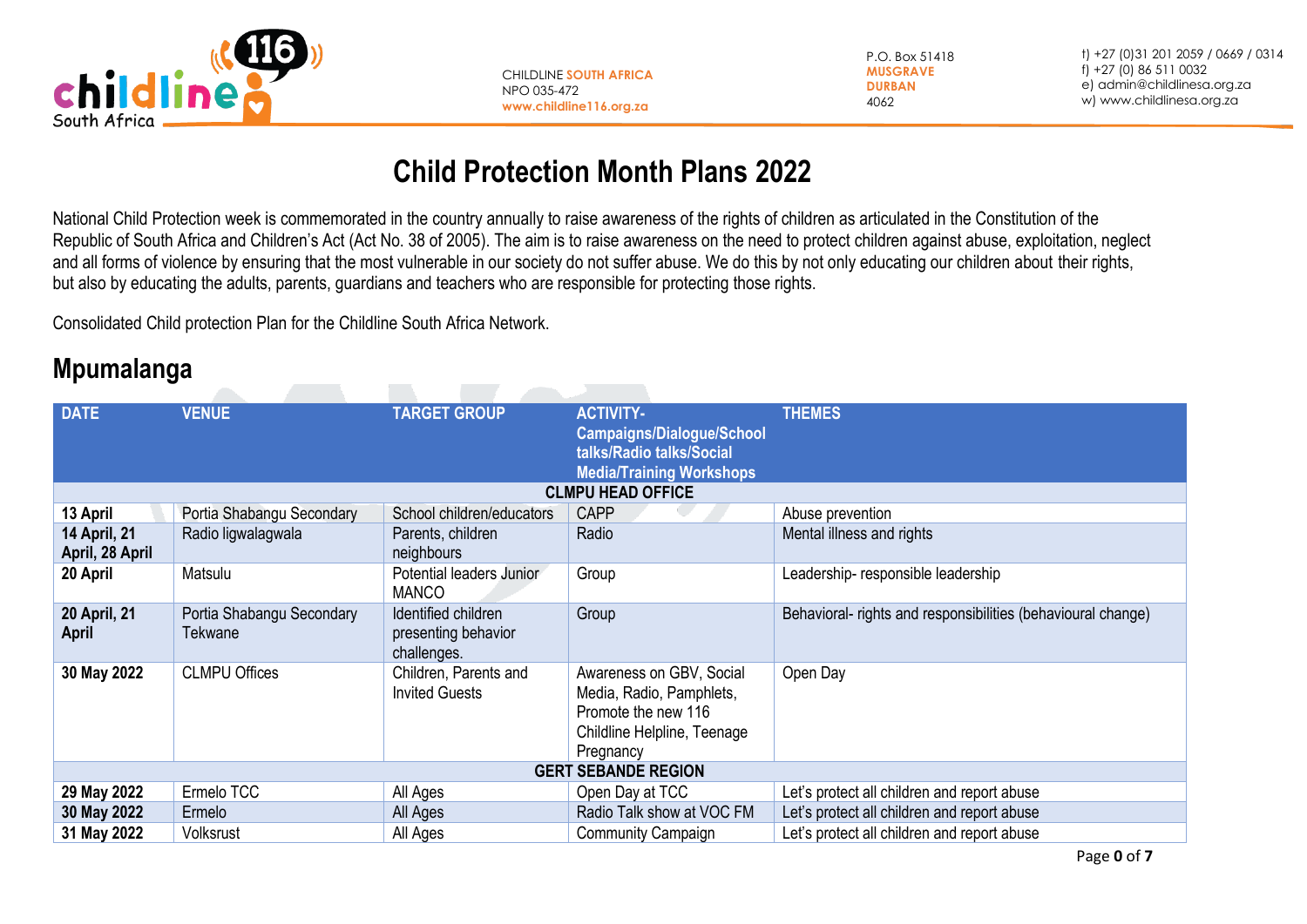

| 01 June 2022            | Volksrust                           | All Ages                                        | Radio Talk Show                  | Let's protect all children and report abuse                                                                                                                                                                        |
|-------------------------|-------------------------------------|-------------------------------------------------|----------------------------------|--------------------------------------------------------------------------------------------------------------------------------------------------------------------------------------------------------------------|
| 02 June 2022            | Standerton                          | All Ages                                        | <b>Community Dialogue</b>        | Let's protect all children and report abuse                                                                                                                                                                        |
| 03 June 2022            | Standerton                          | All Ages                                        | Radio Talk Show                  | Let's protect all children and report abuse                                                                                                                                                                        |
|                         |                                     |                                                 | <b>NKANGALA REGION</b>           |                                                                                                                                                                                                                    |
| 13/04/22                | Witbank Hospital                    | Male and Female Patients<br>From 18 to 35 years | <b>Dialogues</b>                 | The importance of children rights                                                                                                                                                                                  |
| 14/04/22                | Siyathuthuka Community Hall         | 15 to 19 years                                  | <b>Dialogues</b>                 | Empowering and Educating Teenagers about GBV                                                                                                                                                                       |
| 19/04/22                | Witbank Hospital(Children's<br>Ward | Parents                                         | <b>Dialogues</b>                 | What Parents should do to protect their children                                                                                                                                                                   |
| 21/05/22                | Mametlhake Hospital                 | Adults                                          | Presentation on GBV<br>awareness | Reporting and integrated services rendered                                                                                                                                                                         |
| 25/04/22                | <b>Belfast Academy</b>              | 15 to 19 years                                  | School talk awareness            | GBV reporting channels for care and support and cyber bullying                                                                                                                                                     |
| 25/04/22                | Middleburg Hospital                 | Admissions                                      | <b>Talks</b>                     | GBV response, reporting process                                                                                                                                                                                    |
| 25/04/22                | Sofunda Secondary School            | 18 to 24 years                                  | Dialogue                         | GBV prevention and safety in community                                                                                                                                                                             |
| Date to be<br>confirmed | <b>Witbank Primary School</b>       | <b>Teachers and Learners</b>                    | Campaign                         | The importance of children's rights                                                                                                                                                                                |
| 30/05/22                | Elukhayisweni High School           | 15 to 20 years                                  | School talks                     | GBV(Rape, Neglect and Domestic violence) Human Trafficking,<br>Where to report abuse, Stepping Stone and I am safer<br>programs, Children's rights and responsibilities, Stepping stone<br>and I am safer programs |
| 01/06/22                | Thembalethu Clinic                  | 19 to 25 years                                  | Dialogue                         | GBV, Reporting procedure, Steps to follow if sexually abused,<br>Domestic violence(Protection orders and where to report)                                                                                          |
| 02/06/22                | CN Mahlangu College                 | 20 to 24 years                                  | Dialogue                         | GBV awareness and channel of reporting                                                                                                                                                                             |
| 03/06/22                | Siyabuswa                           | 20 to 24 years                                  | Presentation                     | Protecting children from abuse                                                                                                                                                                                     |
| 02/06/22                | Kwamhlanga High School              | 15 to 20 years                                  | <b>School Talks</b>              | GBV(Rape, Neglect and Domestic violence) Human Trafficking,<br>Where to report abuse, Stepping Stone and I am safer<br>programs, Children's rights and responsibilities                                            |
| 02/06/22                | <b>Bernice Samuel Hospital</b>      | Adults 20+                                      | Presentation                     | Explaining child abuse, neglect and exploitation and reporting<br>process                                                                                                                                          |
| 03/06/22                | Siyabuswa                           | 20 to 24 years                                  | Presentation                     | Protecting children from abuse                                                                                                                                                                                     |
| 03/06/22                | Khangela Primary School             | 12 to 15 years                                  | Presentation                     | Protecting children from abuse                                                                                                                                                                                     |
| 06/06/22                | Mdumiseni Primary                   | Not sure yet                                    | Awareness Campaign               | GBV prevention and safety measures                                                                                                                                                                                 |
|                         |                                     |                                                 | <b>EHLANZENI REGION</b>          |                                                                                                                                                                                                                    |
| 01 June 2022            | Naas Stadium                        | 1500 people                                     | Campaign                         | Young people and Health issues                                                                                                                                                                                     |
| 03 June 2022            | Mangweni                            | Young mothers                                   | Door to door campaign            | Important of ECD's for children                                                                                                                                                                                    |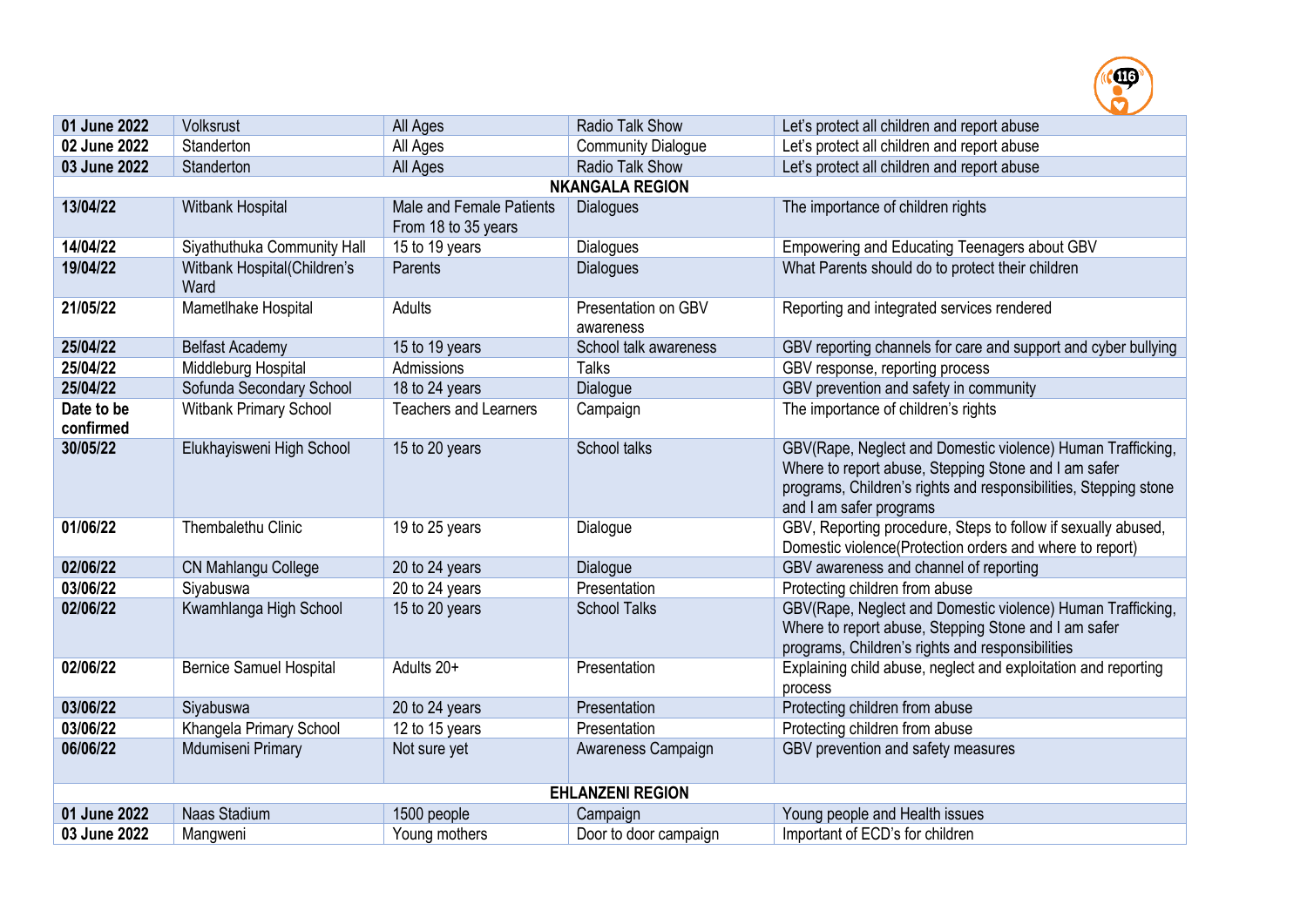

| 07 June 2022 | <b>Block C</b>               | Youth and Young Woman         | Campaigns with Isibindi<br>Organisation | <b>GBV and Reproductive Health issues</b> |
|--------------|------------------------------|-------------------------------|-----------------------------------------|-------------------------------------------|
| 10 June 2022 | Mdladla                      | School girls                  | Training workshops                      | HIV/AIDS & Family planning                |
| 11 June 2022 | Mangweni Thembelihle Drop in | <b>Orphans and Vulnerable</b> | Campaigns                               | <b>GBV</b>                                |
|              | Centre⊺                      | Children                      |                                         |                                           |

## **Northwest**

| <b>DATE</b>                       | <b>VENUE</b>                                                                                        | <b>TARGET GROUP</b>                                              | <b>ACTIVITY-</b><br><b>Campaigns/Dialogue/School</b><br>talks/Radio talks/Social<br><b>Media/Training Workshops</b>                                                                                                                                                                                  | <b>THEMES</b>                                                                                                                                                                                                                                                                                            |
|-----------------------------------|-----------------------------------------------------------------------------------------------------|------------------------------------------------------------------|------------------------------------------------------------------------------------------------------------------------------------------------------------------------------------------------------------------------------------------------------------------------------------------------------|----------------------------------------------------------------------------------------------------------------------------------------------------------------------------------------------------------------------------------------------------------------------------------------------------------|
| 9 May 2022                        | 2 Primary Schools in Ikageng<br>1 Primary School in Vyfhoek<br>area<br>2 Primary Schools in Promosa | Principals and Life-skills<br>teachers at the various<br>schools | Obtain permission to conduct<br>awareness campaigns during<br><b>Child Protection Week.</b><br>Please refer to the dates<br>provided below for each<br>school                                                                                                                                        | Promote new number of Childline principals and teachers<br>Networking and planning with various schools regarding Child<br>Protection Week.                                                                                                                                                              |
| $16 - 26$ May<br>2022             | Ikageng district in<br>Potchefstroom                                                                | Minimum of 15 Teen-<br>Parents                                   | <b>Recruit Teen-Parents for</b><br>group work during Child<br>Protection week. Recruitment<br>vorms will be developed to<br>capture the details of the Teen<br>Parents WHO wants to<br>participate in the groups.                                                                                    | Promote Teen-Parenting programme presented during Child<br>Protection Week.                                                                                                                                                                                                                              |
| $30$ May $-3$<br><b>June 2022</b> | <b>Childline North West Offices</b>                                                                 | 15 Teen Parents                                                  | A total of 20 sessions of group<br>work focused on Teen<br>Parenting. Please note that 2<br>of this session will be used for<br>evaluation purposes.<br>2 Session of a 2 hours each<br>will be presented every day.<br>The sessions will focus on the<br>unique challenges faced by<br>Teen Parents. | Session 1:<br>Orientation - Starting out<br><b>Session 2:</b><br>Being Teenagers, Being Parents<br><b>Session 3:</b><br><b>Understanding Self-Esteem</b><br><b>Session 4:</b><br>Building our Children's Self-Esteem<br><b>Session 5:</b><br>Understanding our Children's Behaviour<br><b>Session 6:</b> |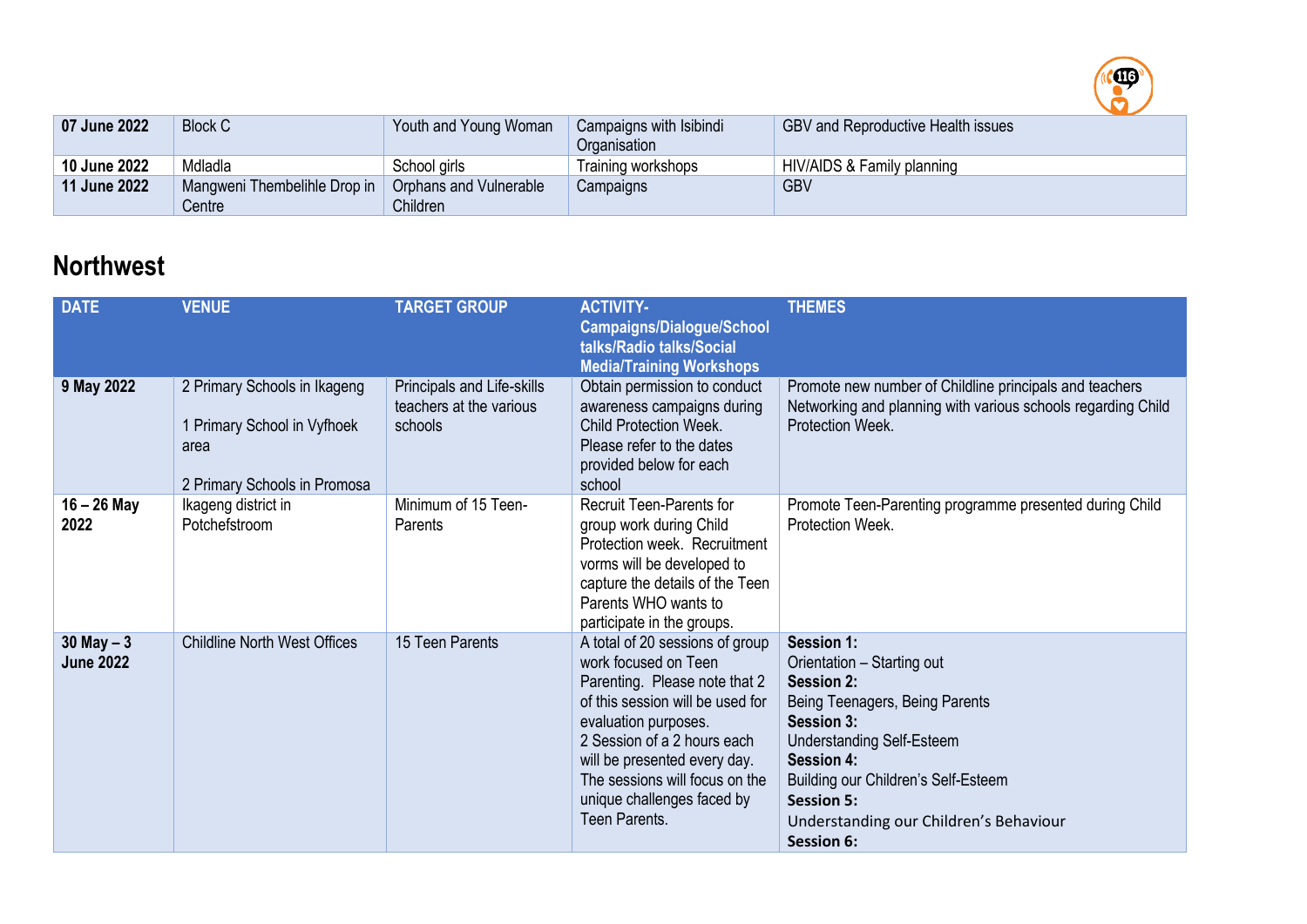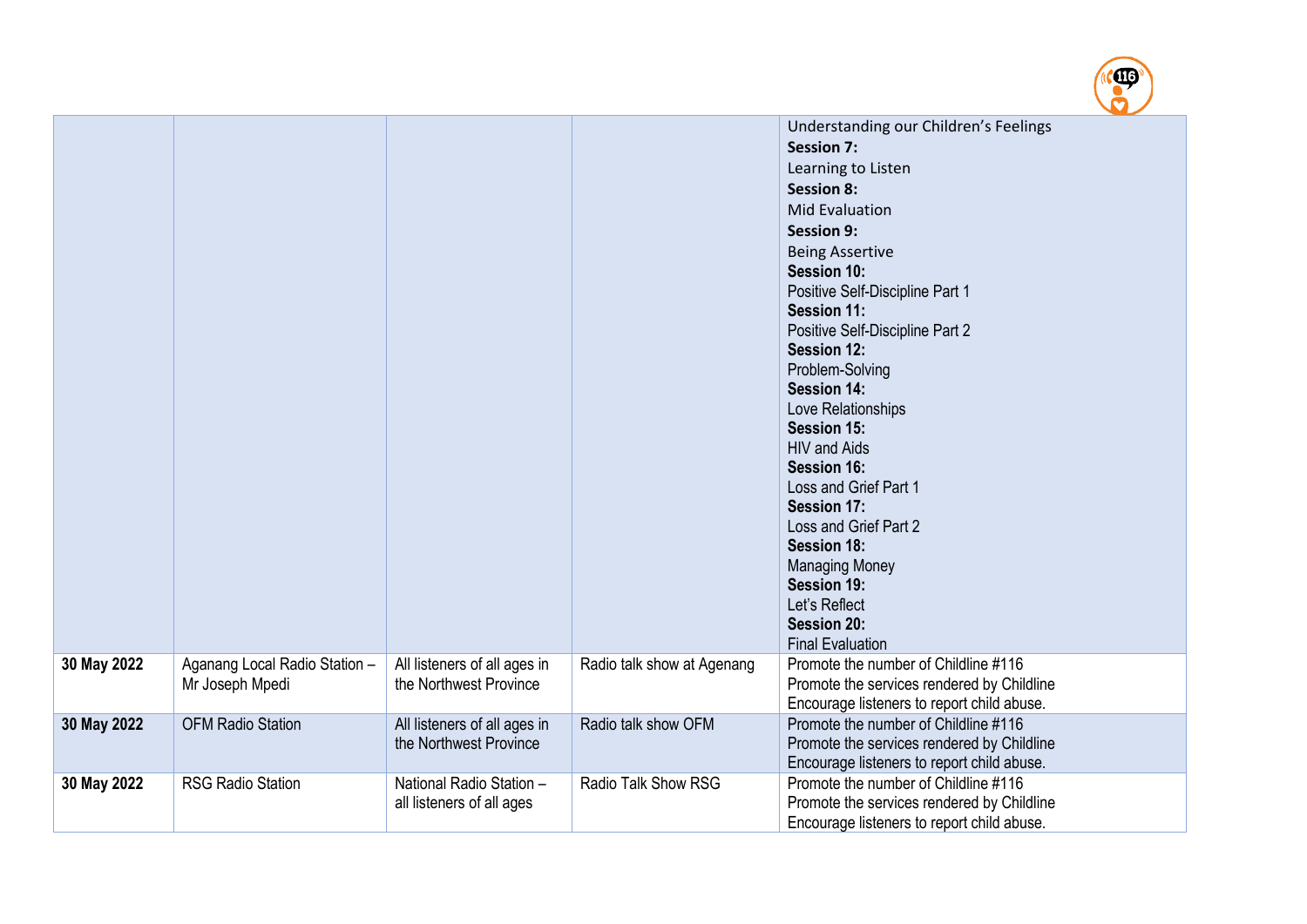

| 31 May 2022 | Awareness Campaign: Puppet<br>Shows in Two Primary Schools<br>in Ikageng                        | Learners from the ages 7 -<br>13 | <b>Puppet Shows in Schools</b><br>Childline flyers, rulers and<br>pencils to be distributed                   | Promote the Childline number 116<br>Encourage children to report abuse<br>Make children aware of their rights and responsibilities |
|-------------|-------------------------------------------------------------------------------------------------|----------------------------------|---------------------------------------------------------------------------------------------------------------|------------------------------------------------------------------------------------------------------------------------------------|
| 1 June 2022 | Awareness Campaign: Puppet<br>Show in One Primary School in<br>Vyfhoek Area                     | Learners from the ages 7 -<br>13 | Puppet Shows in Vyfhoek<br><b>Primary School</b><br>Childline flyers, rulers and<br>pencils to be distributed | Promote the Childline number 116<br>Encourage children to report abuse<br>Make children aware of their rights and responsibilities |
| 2 June 2022 | Awareness Campaign: Puppet<br>Shows in Two Primary Schools<br>in Promosa                        | Learners from the ages 7 -<br>13 | <b>Puppet Shows in Schools</b><br>Childline flyers, rulers and<br>pencils to be distributed                   | Promote the Childline number 116<br>Encourage children to report abuse<br>Make children aware of their rights and responsibilities |
| 3 June 2022 | Awareness Campaign: Puppet<br>Shows in Two Primary Schools<br>in Potchefstroom central district | Learners from the ages 7 -<br>13 | <b>Puppet Shows in Schools</b><br>Childline flyers, rulers and<br>pencils to be distributed                   | Promote the Childline number 116<br>Encourage children to report abuse<br>Make children aware of their rights and responsibilities |

## **Free State**

| <b>DATE</b> | <b>VENUE</b>  | <b>TARGET GROUP</b>       | <b>ACTIVITY - campaigns /</b><br>dailogues / School talks /<br><b>Exhibition / Radio talks /</b><br><b>Social Media / Training</b><br>workshops | THEMES - GBV, Teenage pregnancy, Abuse, Right's                                      |
|-------------|---------------|---------------------------|-------------------------------------------------------------------------------------------------------------------------------------------------|--------------------------------------------------------------------------------------|
| 29/05/2022  | Facebook Post | <b>Facebook Followers</b> | Social media                                                                                                                                    | Awareness of Child Protection Week                                                   |
| 30/05/2022  | Facebook Post | <b>Facebook Followers</b> | Social media                                                                                                                                    | Awareness on GBV & Feedback on activities                                            |
| 31/05/2022  | Facebook Post | <b>Facebook Followers</b> | Social media                                                                                                                                    | Awareness on Teenage Pregnancy & Feedback on activities                              |
| 01/06/2022  | Facebook Post | <b>Facebook Followers</b> | Social media                                                                                                                                    | Awareness on Child Abuse & Feedback on activities                                    |
| 02/06/2022  | Facebook Post | <b>Facebook Followers</b> | Social media                                                                                                                                    | Awareness on Children's Rights & Responsibilities &<br><b>Feedback on Activities</b> |
| 03/06/2022  | Facebook Post | <b>Facebook Followers</b> | Social media                                                                                                                                    | <b>Feedback on Activities</b>                                                        |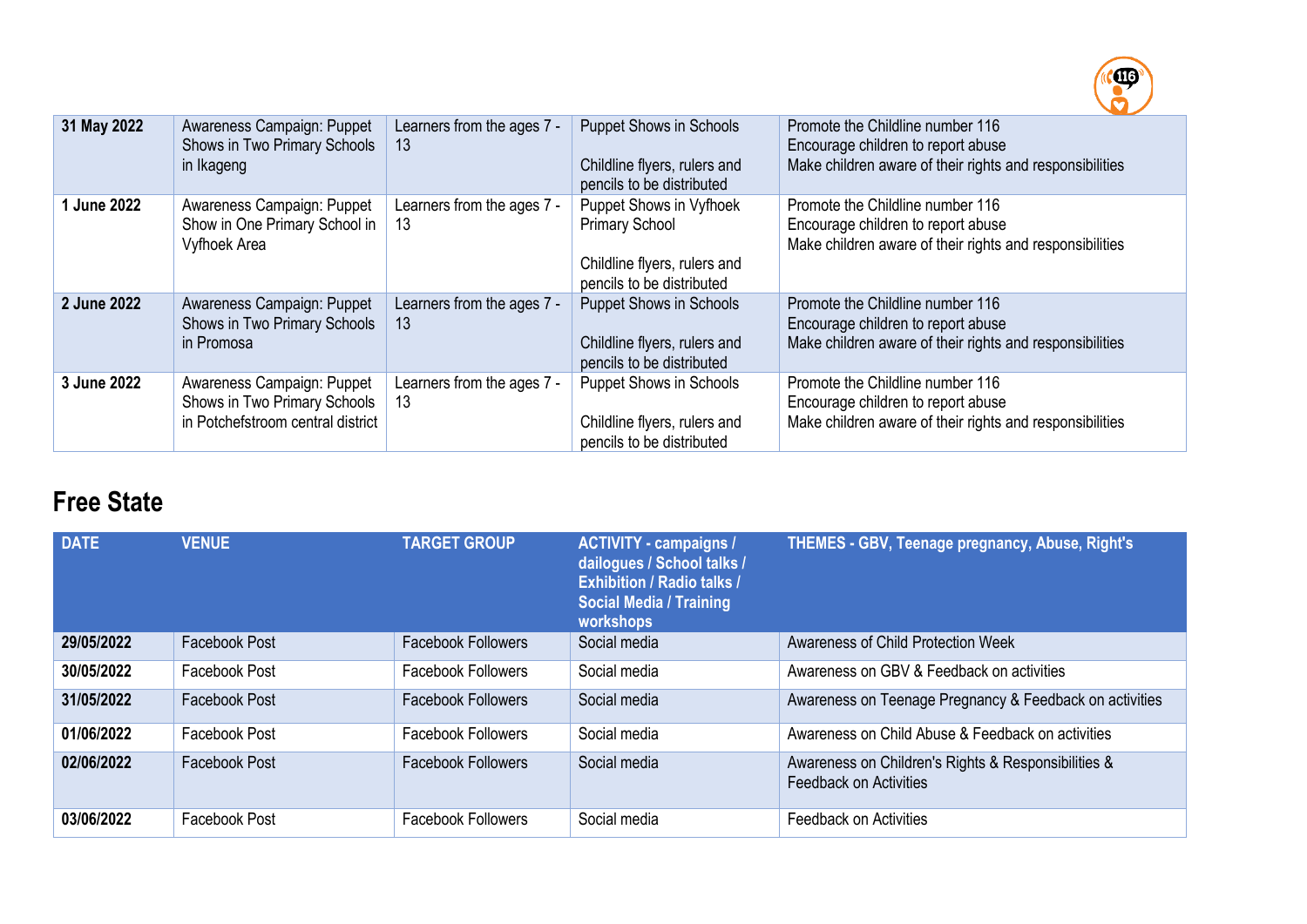

| 04/06/2022    | Facebook Post                                                                                     | <b>Facebook Followers</b>                                         | Social media                                          | End of Child Protection Week and the fact that it actually is a<br>365 days initiative |
|---------------|---------------------------------------------------------------------------------------------------|-------------------------------------------------------------------|-------------------------------------------------------|----------------------------------------------------------------------------------------|
| 30/05/2022    | Dr. Blok Secondary School<br>Heidedal                                                             | Boys and Girls                                                    | School Talk and Rasing<br>Awareness                   | <b>Teenage Preganancy</b>                                                              |
| 30/05/2022    | Dealesville School                                                                                | Primary & Secondary<br>learners                                   | School Talk and Raising<br>Awareness                  | <b>GBV and Children's Rights</b>                                                       |
| 31/05/2022    | Van Standensrus                                                                                   | Primary & Secondary<br>learners                                   | School Talk and Raising<br>Awareness                  | <b>GBV and Children's Rights</b>                                                       |
| 31/05/2022    | <b>Botshabelo District Hospital</b>                                                               | Parents & Nurses                                                  | Dialogue                                              | <b>GBV</b>                                                                             |
| 31/05/2022    | Joe Solomon & Heide Primary<br>School Heidedal                                                    | Boys and Girls                                                    | School Talk and Raising<br>Awareness                  | <b>Bully</b>                                                                           |
| 31/05/2022    | <b>Marang Primary School</b>                                                                      | Grade R - 5 learners                                              | School Talks / Puppet Shows                           | Child Protection & Children's Rights                                                   |
| 01/06/2022    | Thari School Botshabelo                                                                           | All learners                                                      | School Talk and Raising<br>Awareness                  | GBV, Teenage Pregnancy                                                                 |
| 01/06/2022    | <b>Heidedal Office</b>                                                                            | Heidedal Community and<br>after school                            | Raising Awareness in the<br><b>Heidedal Community</b> | Child abuse and reporting of abuse                                                     |
| 01&02/06/2022 | Schools: Kagisho Secondary<br>School, Commtech Secondary<br>School & Kopanong Secondary<br>School | Grade 10 - 12 Learners                                            | <b>Career Exhibition &amp; School</b><br>Talk         | <b>GBV &amp; Teenage Pregnancy</b>                                                     |
| 02/06/2022    | <b>Heidedal Office</b>                                                                            | Heidedal Community and                                            | Raising Awareness in the                              | 1. The importance of reporting.                                                        |
|               |                                                                                                   | after school                                                      | <b>Heidedal Community</b>                             | 2. Where abuse can be reported.                                                        |
|               |                                                                                                   |                                                                   |                                                       | 3. Can you be held accountable if you refrain from reporting<br>abuse.                 |
| 02/06/2022    | <b>Modutung Primary School</b>                                                                    | Grade R - 5 learners                                              | School Talk / Puppet Shows                            | Child Protection & Children's Rights                                                   |
| 02/06/2022    | <b>Bainsvlei Combined School</b>                                                                  | Primary & Secondary<br>learners                                   | <b>School Talk and Raising</b><br>Awareness           | <b>GBV and Children's Rights</b>                                                       |
| 03/06/2022    | High Risk Clinics Botshabelo                                                                      | Patients attending Clinic                                         | Dialogue                                              | GBV and Teenage Pregnancy                                                              |
| 03/06/2022    | <b>Streets of Bloemfontein</b>                                                                    | <b>Businesses of</b><br>Bloemfontein / Clients, all<br>NGO's, DSD | <b>Awareness Walk</b>                                 | Child Protection, GBV, Teenage Pregnancy and Rights of<br>Children                     |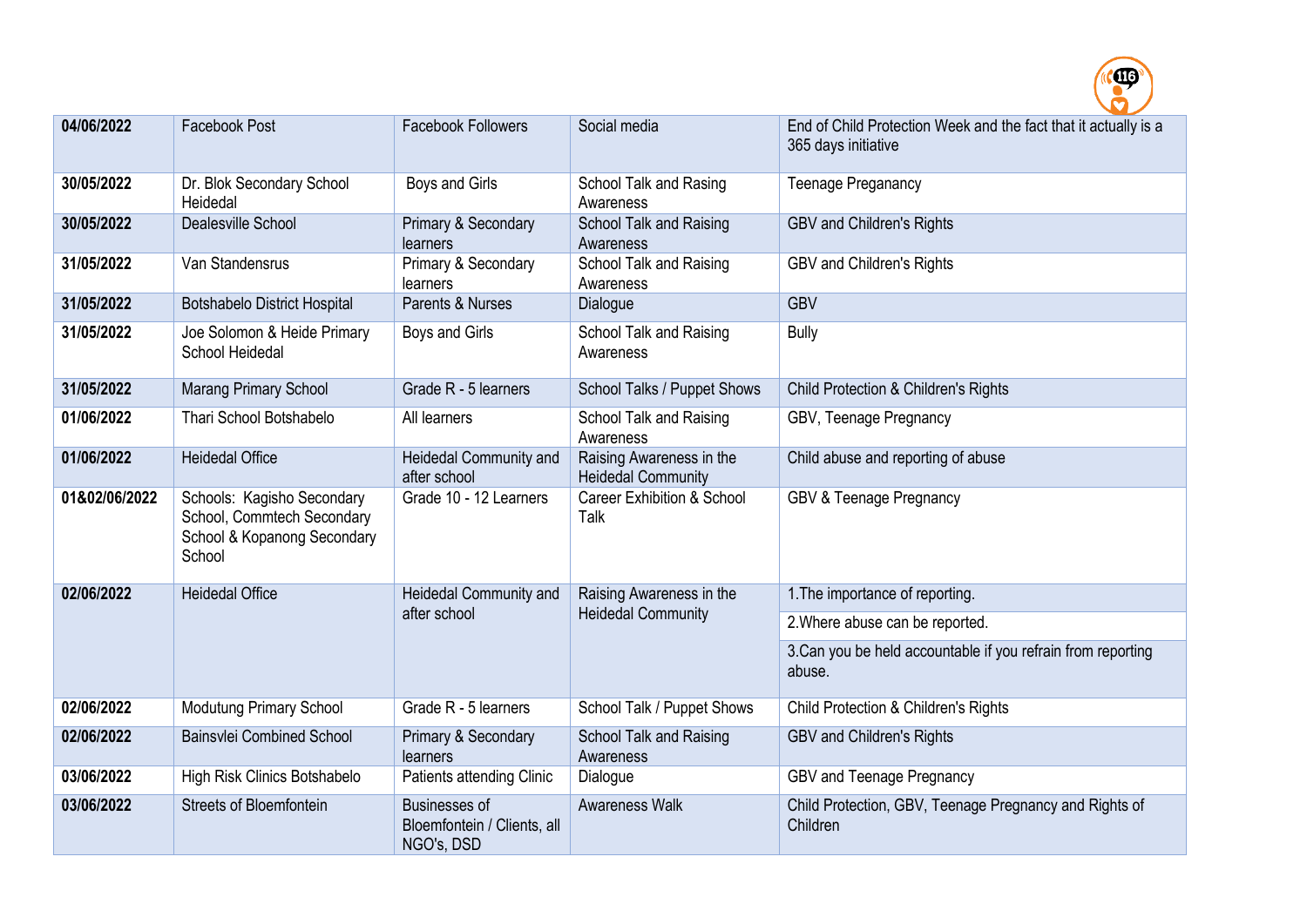

| 07/06/2022    | Radio Rosestad                                           | All listeners            | Radio Talk                                                          | Child Protection, GBV, Teenage Pregnancy and Rights of<br>Children |
|---------------|----------------------------------------------------------|--------------------------|---------------------------------------------------------------------|--------------------------------------------------------------------|
| $30/05/ -$    | Nketoana Hospital                                        | <b>Patients</b>          | Exhibition - Posters and                                            | <b>Child Abuse</b>                                                 |
| 04/06/2022    |                                                          |                          | pamplets                                                            | • What is child abuse                                              |
|               |                                                          |                          |                                                                     | · Signs of abuse<br>• Types of Child Abuse                         |
|               |                                                          |                          |                                                                     | • How to stop abuse                                                |
|               |                                                          |                          |                                                                     | • How to report abuse                                              |
| 31/05/2022    | Phukalla Secondary School<br>Nketoana                    | Grade 8 - 9              | Dailogue                                                            | Teenage pregnancy                                                  |
| 30/05/2022    | Community hall Nketoana                                  | <b>Community Members</b> | • Awareness Walk                                                    | GBV, Teenage pregnancy and Children's Rights                       |
|               |                                                          |                          | • Awareness Campaign -<br>Presentation by different<br>stakeholders |                                                                    |
| 03/06/2022    | Kgetha tsebo secondary school<br>Harrismith              | <b>AGWY</b>              | school dialogue                                                     | GBV, Abuse, Teen age pregnancy                                     |
| 03&04/06/2022 | Tsebo Seconday school                                    | <b>AGYW</b>              | awareness campaign &<br>School talks                                | GBV, teenage pregnancy                                             |
| 04/05/2022    | Mophate High School, Bothaville                          | 15-19 AGYWs              | School talk                                                         | GBV, Teenage pregnancy                                             |
| 31/05/2022    | Monyakeng High School,<br>Wesselsbron                    | 15-19 AGYWs              | School talk                                                         | GBV, Teenage pregnancy                                             |
| <b>TBC</b>    | Kearabetswe Secondary School,<br>Kutlwanong Odendaalsrus | 15-19 AGYWs              | School talk                                                         | GBV, Teenage pregnancy                                             |